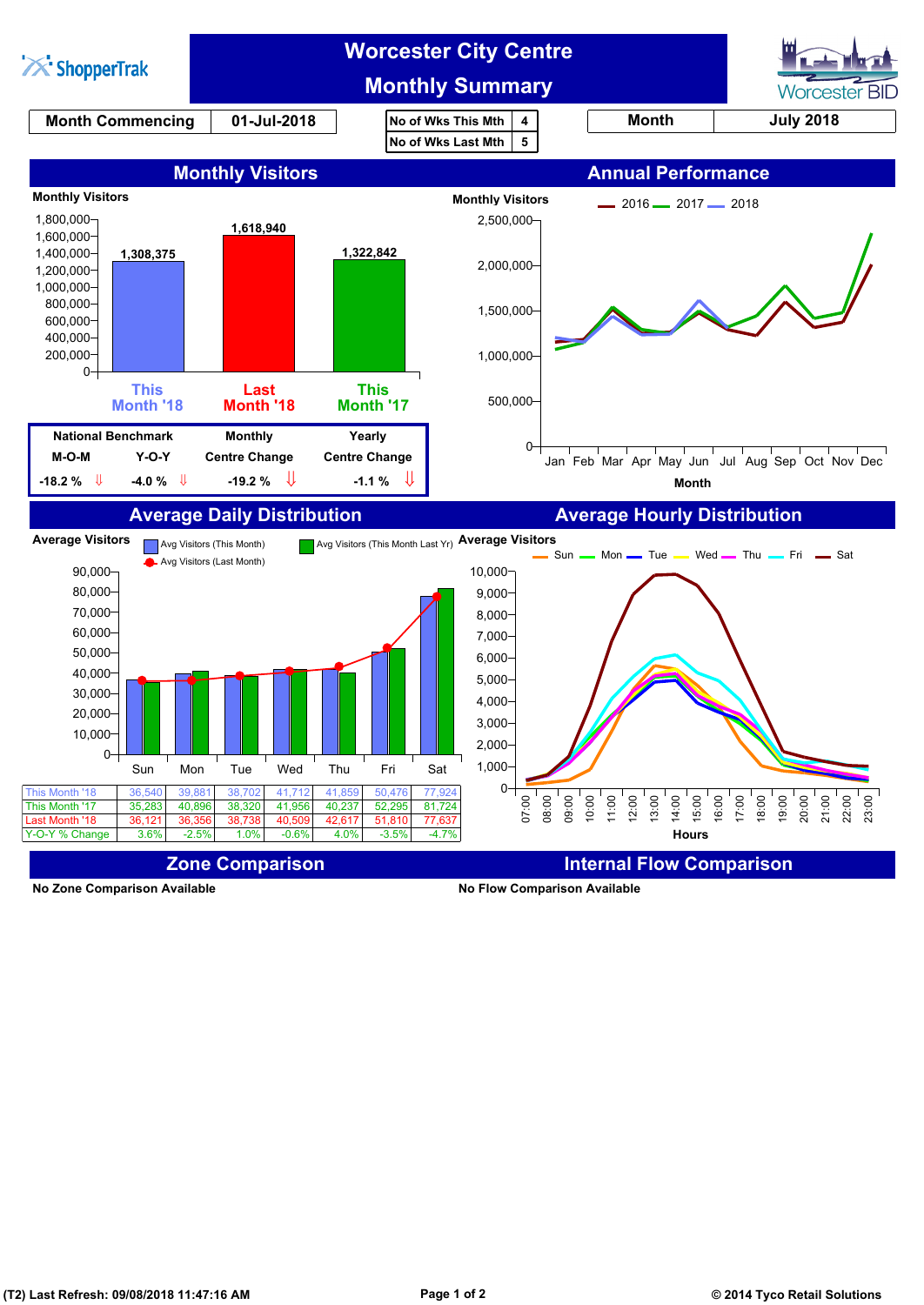

### **FootFall by Entrance**

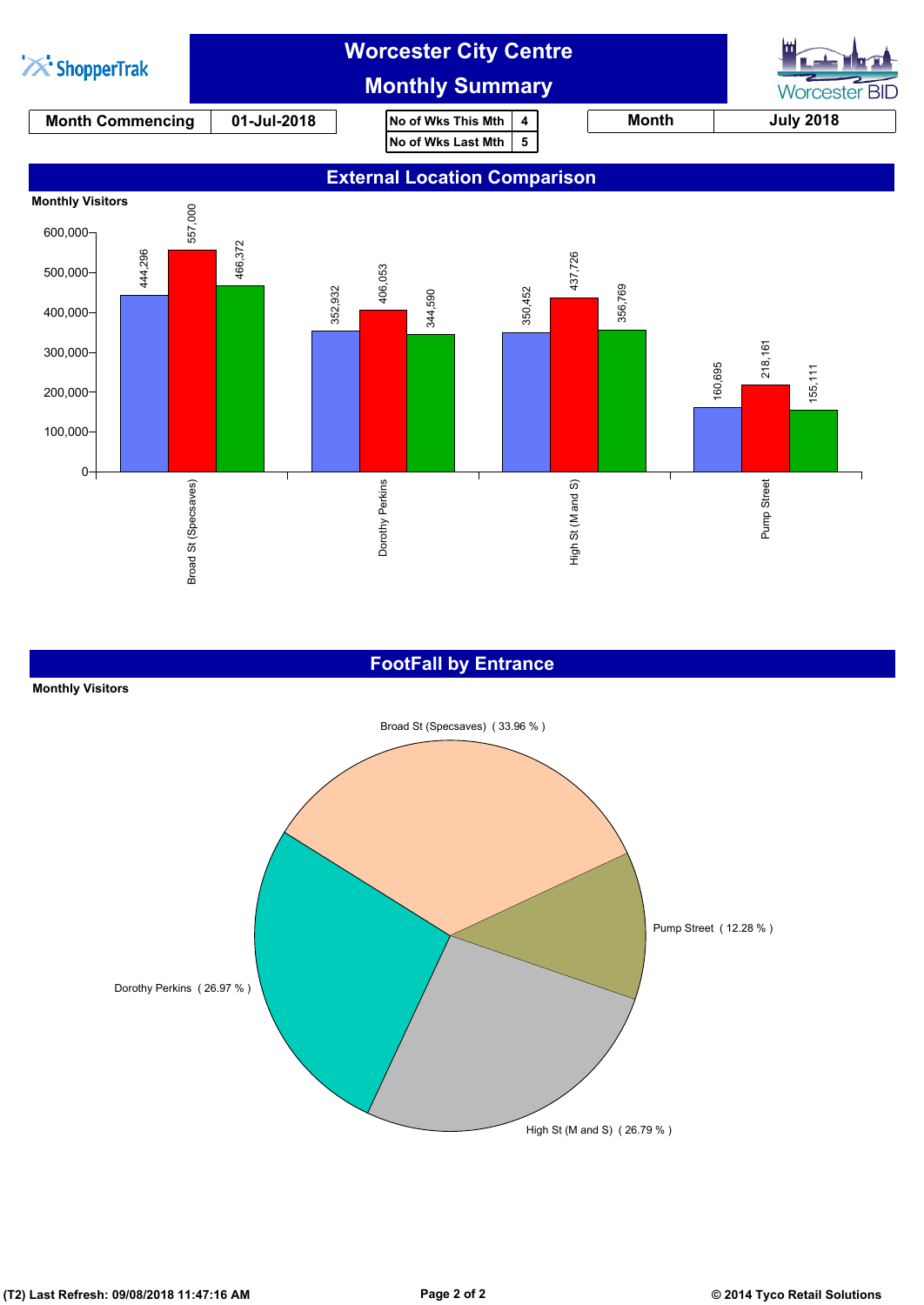

## **Worcester City Centre**

**Monthly Summary**



**Month Commencing 01-Jul-2018 Month July 2018**

### **Weather**

#### **No weather information available**

### **Management Highlights**

| W/C         |     |                                            |                                                                                     |
|-------------|-----|--------------------------------------------|-------------------------------------------------------------------------------------|
| 01-Jul-2018 | Sun | Ad Hoc                                     | Race the Dragon Charity Regatta Worcester Dragon Boat Racing Club                   |
|             | Wed | <b>Local Sporting Event</b>                | 300 Year Anniversary Raceday Worcester Racecourse                                   |
|             | Thu | School Holidays                            | Public schools additional days - 5th July to 24th July and 3rd - 5th September      |
|             | Fri | <b>Local Sporting Event</b>                | <b>RAPIDS VS BEARS</b><br>6/07/2018   17:30<br>Blackfinch New Road   T20 Blast 2018 |
|             |     | School Holidays                            | Public schools additional days - 5th July to 24th July and 3rd - 5th September      |
|             | Sat | <b>City Centre Events &amp; Promotions</b> | <b>Worcester Carnival</b>                                                           |
|             |     | School Holidays                            | Public schools additional days - 5th July to 24th July and 3rd - 5th September      |
|             | Sun | School Holidays                            | Public schools additional days - 5th July to 24th July and 3rd - 5th September      |
|             | Mon | <b>Local Sporting Event</b>                | Senior Citizens Raceday Worcester Racecourse                                        |
|             |     | School Holidays                            | Public schools additional days - 5th July to 24th July and 3rd - 5th September      |
|             | Tue | <b>City Centre Events &amp; Promotions</b> | Worcester Rep at The Commandery                                                     |
|             |     | School Holidays                            | Public schools additional days - 5th July to 24th July and 3rd - 5th September      |
|             | Wed | <b>City Centre Events &amp; Promotions</b> | Worcester Rep at The Commandery                                                     |
|             |     | School Holidays                            | Public schools additional days - 5th July to 24th July and 3rd - 5th September      |
| 08-Jul-2018 | Thu | City Centre Events & Promotions            | Worcester Rep at The Commandery                                                     |
|             |     | <b>School Holidays</b>                     | Public schools additional days - 5th July to 24th July and 3rd - 5th September      |
|             | Fri | City Centre Events & Promotions            | Worcester Rep at The Commandery                                                     |
|             |     | <b>Local Sporting Event</b>                | RAPIDS VS STEELBACKS<br>13/07/2018   17:30<br>Blackfinch New Road   T20 Blast 2018  |
|             |     | School Holidays                            | Public schools additional days - 5th July to 24th July and 3rd - 5th September      |
|             | Sat | <b>City Centre Events &amp; Promotions</b> | Worcester Rep at The Commandery                                                     |
|             |     | National Sporting Event                    | World Cup and Wimbledon Finals                                                      |
|             |     | School Holidays                            | Public schools additional days - 5th July to 24th July and 3rd - 5th September      |